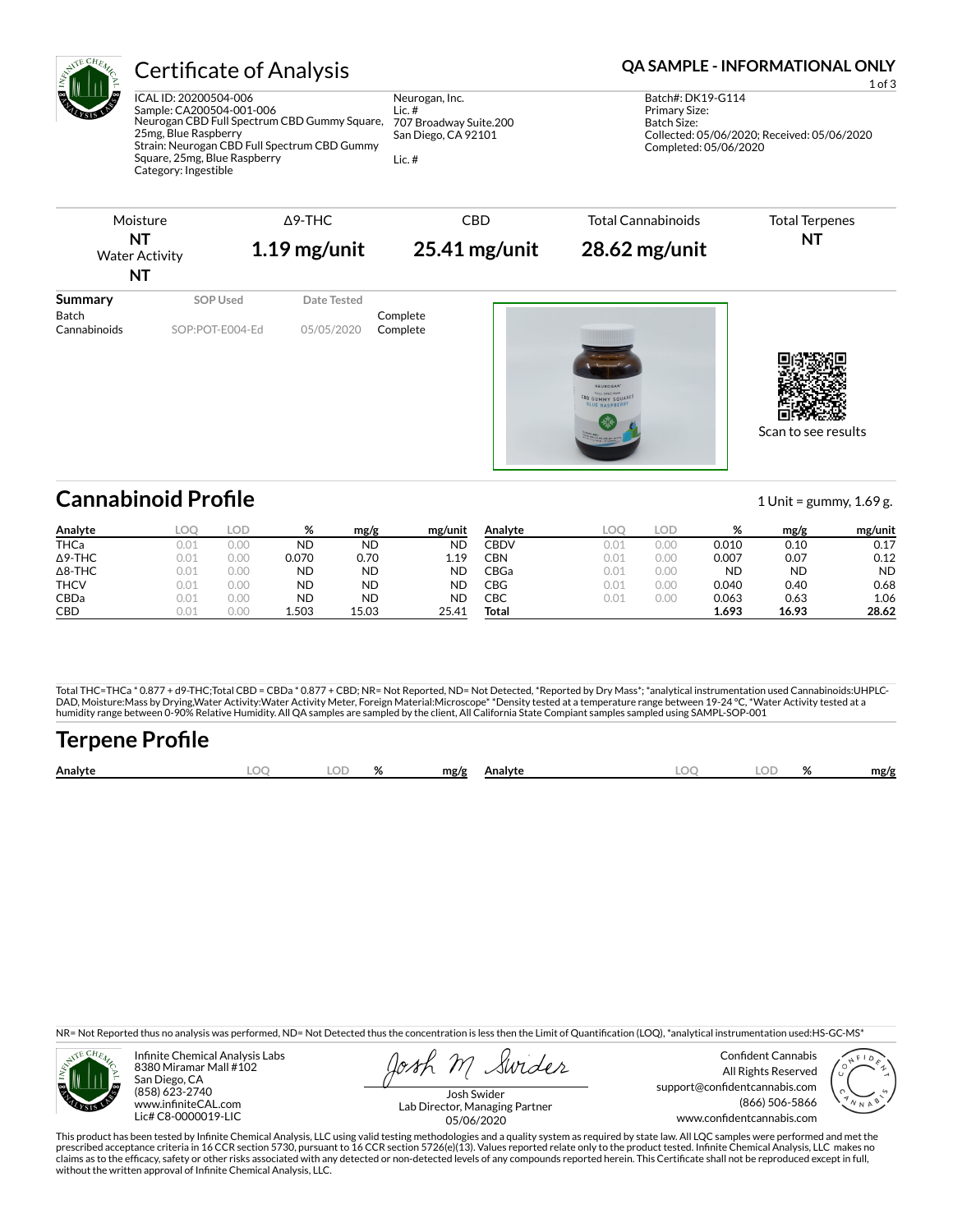| EUL | <b>Certificate of Analysis</b>                                                                                                                                                                                                    |                                                                                      | <b>QA SAMPLE - INFORMATIONAL ONLY</b><br>$2$ of $3$                                                                              |
|-----|-----------------------------------------------------------------------------------------------------------------------------------------------------------------------------------------------------------------------------------|--------------------------------------------------------------------------------------|----------------------------------------------------------------------------------------------------------------------------------|
|     | ICAL ID: 20200504-006<br>Sample: CA200504-001-006<br>Neurogan CBD Full Spectrum CBD Gummy Square,<br>25mg, Blue Raspberry<br>Strain: Neurogan CBD Full Spectrum CBD Gummy<br>Square, 25mg, Blue Raspberry<br>Category: Ingestible | Neurogan, Inc.<br>Lic. $#$<br>707 Broadway Suite.200<br>San Diego, CA 92101<br>Lic.# | Batch#: DK19-G114<br><b>Primary Size:</b><br>Batch Size:<br>Collected: 05/06/2020; Received: 05/06/2020<br>Completed: 05/06/2020 |

### **Residual Solvent Analysis**

| Category 1 | .OC | ے ال | Limit | Status | Category | LOO | LOD | Limit | Status | Category 2 | .OC | LOD | ∟imi‡ | Status |
|------------|-----|------|-------|--------|----------|-----|-----|-------|--------|------------|-----|-----|-------|--------|
|            |     |      |       |        |          |     |     |       |        |            |     |     |       |        |

NR= Not Reported thus no analysis was performed, ND= Not Detected thus the concentration is less then the Limit of Quantification (LOQ),\*analytical instrumentation used=HS-GC-MS\*

#### **Heavy Metal Screening**

| $\bigcap$<br>$-$<br>$\sim$ | <b>LOD</b> | Limit | Status |
|----------------------------|------------|-------|--------|
|                            |            |       |        |

NR= Not Reported thus no analysis was performed, ND= Not Detected thus the concentration is less then the Limit of Quantification (LOQ) , \*analytical instrumentation used:ICP-MS\*

#### **Microbiological Screening**

| .<br> | . |
|-------|---|
|       |   |

ND=Not Detected; \*analytical instrumentation used:qPCR\*



Infinite Chemical Analysis Labs 8380 Miramar Mall #102 San Diego, CA (858) 623-2740 www.infiniteCAL.com Lic# C8-0000019-LIC

Josh M Swider

Confident Cannabis All Rights Reserved support@confidentcannabis.com (866) 506-5866 www.confidentcannabis.com



Josh Swider Lab Director, Managing Partner 05/06/2020

This product has been tested by Infinite Chemical Analysis, LLC using valid testing methodologies and a quality system as required by state law. All LQC samples were performed and met the<br>prescribed acceptance criteria in without the written approval of Infinite Chemical Analysis, LLC.